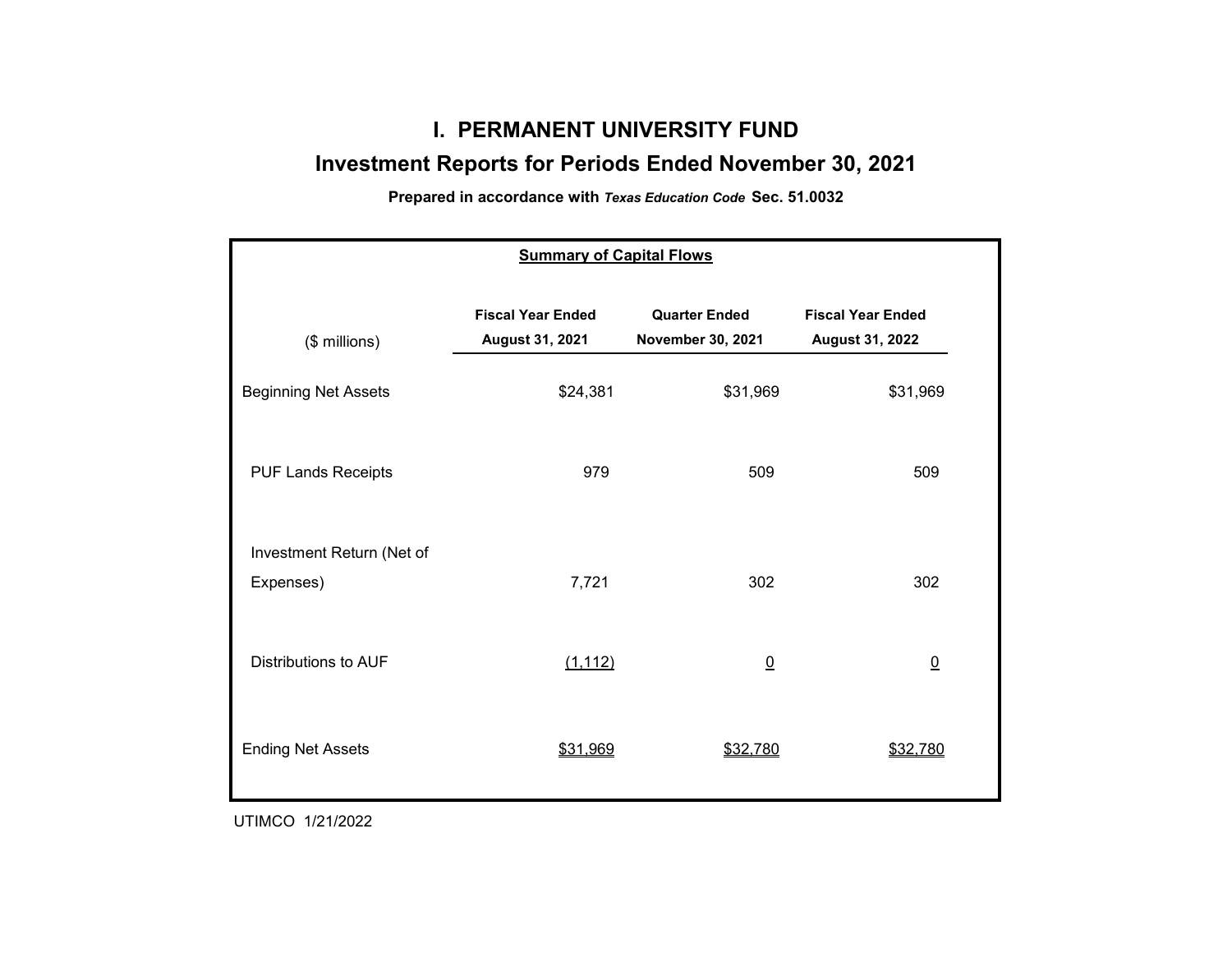## **II. GENERAL ENDOWMENT FUND**

### **Investment Reports for Periods Ended November 30, 2021**

**Prepared in accordance with** *Texas Education Code* **Sec. 51.0032**

| <b>Summary of Capital Flows</b> |                                             |                                           |                                             |  |  |  |  |  |  |  |
|---------------------------------|---------------------------------------------|-------------------------------------------|---------------------------------------------|--|--|--|--|--|--|--|
| (\$ millions)                   | <b>Fiscal Year Ended</b><br>August 31, 2021 | <b>Quarter Ended</b><br>November 30, 2021 | <b>Fiscal Year Ended</b><br>August 31, 2022 |  |  |  |  |  |  |  |
| <b>Beginning Net Assets</b>     | \$15,173                                    | \$21,534                                  | \$21,534                                    |  |  |  |  |  |  |  |
| Contributions                   | 1,975                                       | 501                                       | 501                                         |  |  |  |  |  |  |  |
| Withdrawals                     | (13)                                        | (2)                                       | (2)                                         |  |  |  |  |  |  |  |
| <b>Distributions</b>            | (731)                                       | (199)                                     | (199)                                       |  |  |  |  |  |  |  |
| Investment Return (Net of       |                                             |                                           |                                             |  |  |  |  |  |  |  |
| Expenses)                       | 5,130                                       | 211                                       | 211                                         |  |  |  |  |  |  |  |
| <b>Ending Net Assets</b>        | \$21,534                                    | \$22,045                                  | \$22,045                                    |  |  |  |  |  |  |  |

UTIMCO 1/21/2022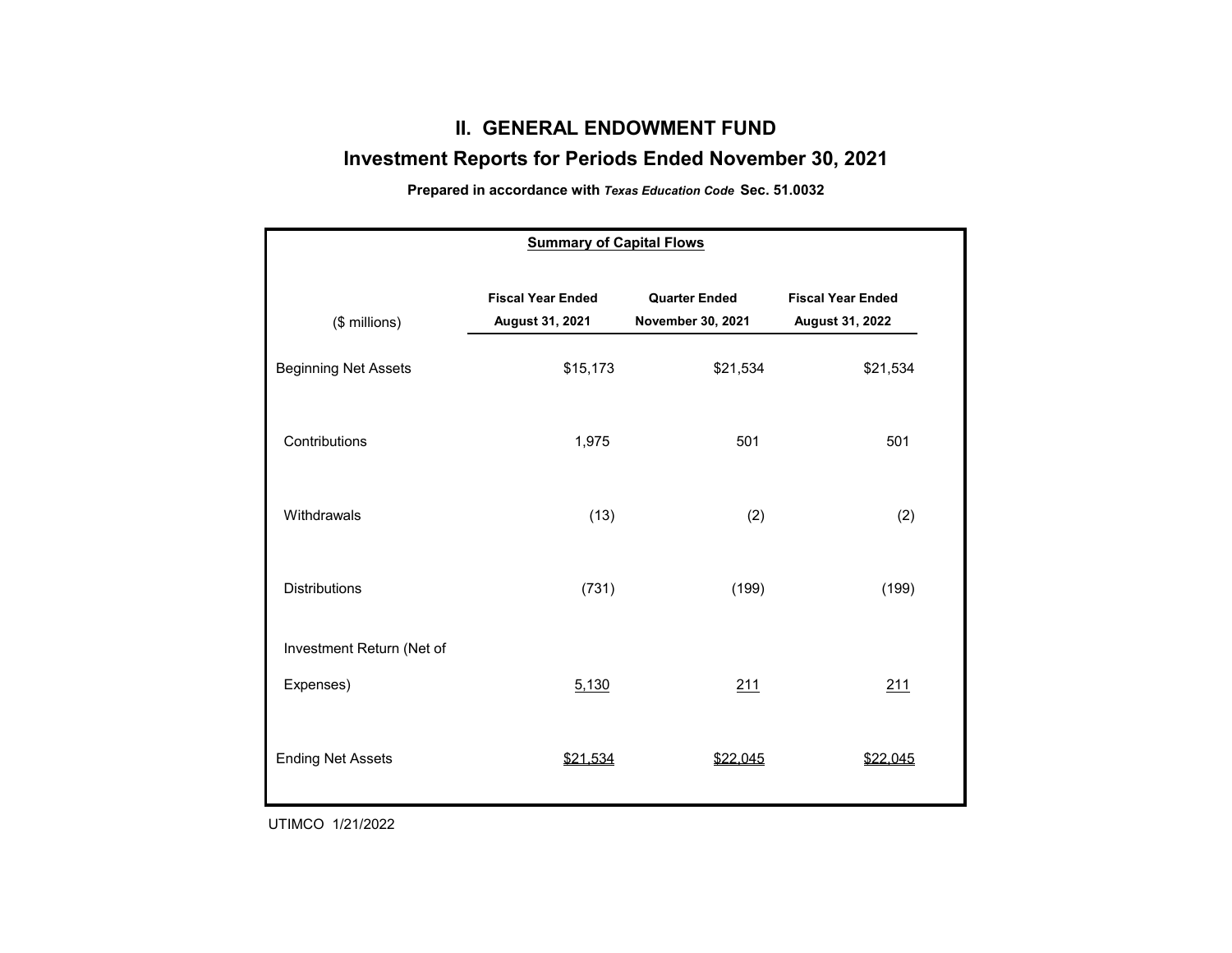## **III. INTERMEDIATE TERM FUND**

### **Investment Reports for Periods Ended November 30, 2021**

**Prepared in accordance with** *Texas Education Code* **Sec. 51.0032**

| <b>Summary of Capital Flows</b> |                                             |                                           |                                             |  |  |  |  |  |  |  |
|---------------------------------|---------------------------------------------|-------------------------------------------|---------------------------------------------|--|--|--|--|--|--|--|
| (\$ millions)                   | <b>Fiscal Year Ended</b><br>August 31, 2021 | <b>Quarter Ended</b><br>November 30, 2021 | <b>Fiscal Year Ended</b><br>August 31, 2022 |  |  |  |  |  |  |  |
| <b>Beginning Net Assets</b>     | \$9,211                                     | \$10,200                                  | \$10,200                                    |  |  |  |  |  |  |  |
| Contributions                   | 2,373                                       | 535                                       | 535                                         |  |  |  |  |  |  |  |
| Withdrawals                     | (2,301)                                     | (155)                                     | (155)                                       |  |  |  |  |  |  |  |
| <b>Distributions</b>            | (287)                                       | (79)                                      | (79)                                        |  |  |  |  |  |  |  |
| Investment Return (Net of       |                                             |                                           |                                             |  |  |  |  |  |  |  |
| Expenses)                       | 1,204                                       | (146)                                     | (146)                                       |  |  |  |  |  |  |  |
| <b>Ending Net Assets</b>        | \$10,200                                    | \$10,355                                  | \$10,355                                    |  |  |  |  |  |  |  |

UTIMCO 1/21/2022